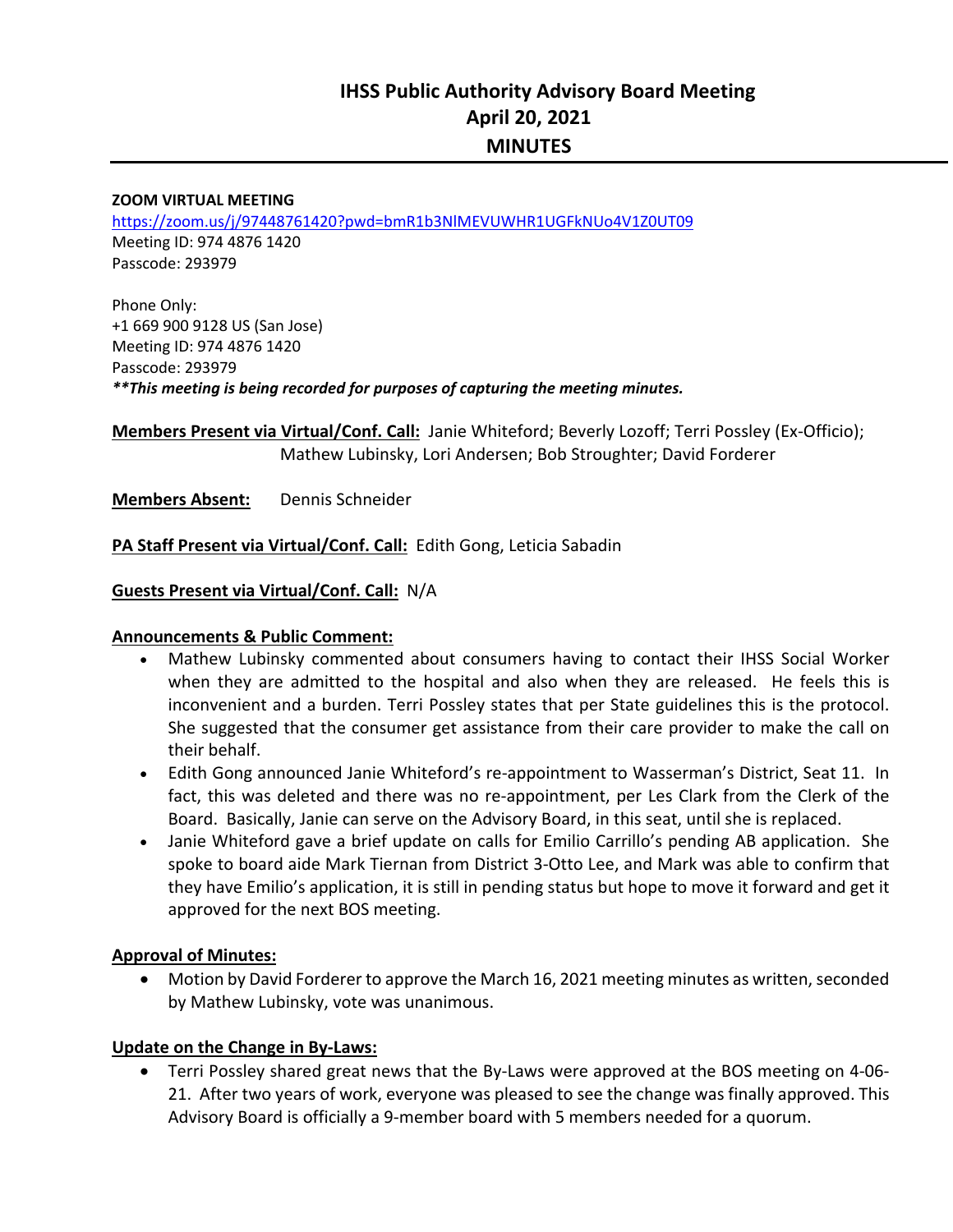- Edith Gong will provide copy of the new by-laws by extracting from the BOS proceedings and Leticia Sabadin will forward to all members.
- Edith asked about the 9-member board and 11 seats currently active. We believe the Clerk of the Board will leave as is and not move members into different seats.
- Beverly stated that she would review the roster and present open seats at the next meeting.
- Beverly asked Leticia to follow‐up with Darcy McCann on her the AB application submission. Leticia will contact Darcy.

#### **Discussion regarding Issues with timesheets not being signed:**

 Decision to remove from agenda and revisit if needed as Damaris has not attended the last two meetings and Edith reported that the issue she forwarded was addressed within 24 hours.

(Mathew did ask about timesheets not being signed, due to a consumer being hospitalized and unable to complete the approval. Terri stated that the Care Provider can call IHSS and speak to the Payroll Supervisor and tell them that their Client is in the hospital and unable to approve timesheets. The Payroll Supervisor will handle accordingly).

#### **Discussion Regarding Unspent AB Funds for this year:**

- Edith Gong wanted to ensure all members were aware of the annual budget of \$6K. There are still unspent funds and request the AB brainstorm on ways to best use the funds before end of the fiscal year or June 30, 2021. Funds are "use or lose" and do not roll over in the next year.
- It was decided to have an ad-hoc budget committee meeting to discuss further. Edith will setup ZOOM meeting between herself, Beverly, Janie and David.
- Committee will report back next month.

### **PROGRAMS REPORT**

*Below in yellow/ OR \*asterisk were topics that were highlighted and mentioned.* 

The PA staff is starting to answer questions regarding the new state COVID supplemental sick pay that was announced in late March and retroactive to January 1, 2021 (SB 95 with details released in ACL 21-36). This month, the enrollment team did a stellar job of enrolling almost 590 IPs, the highest number in over three years. This was due to some volunteers helping with the mass mailings and freeing up some time for the benefits/enrollment specialist which allowed for more appointment slots to complete the enrollment process.

**Staffing:** The Public Authority is fully staffed at this time.

#### **Benefits Administration:**

There are **12,395** IPs enrolled in the Valley Health Plan with **3,804** of those in the Classic Plan and **8,591** in the Preferred Plan. **13,023** IPs are enrolled in the Dental/Vision plans. There were **46** Smart Pass VTA Cards issued.

#### **Enrollment:**

Number of IPs enrolled: **587**  Number of IPs partially done: **779 (cumulative)** Fingerprints needing to be redone to date: **10**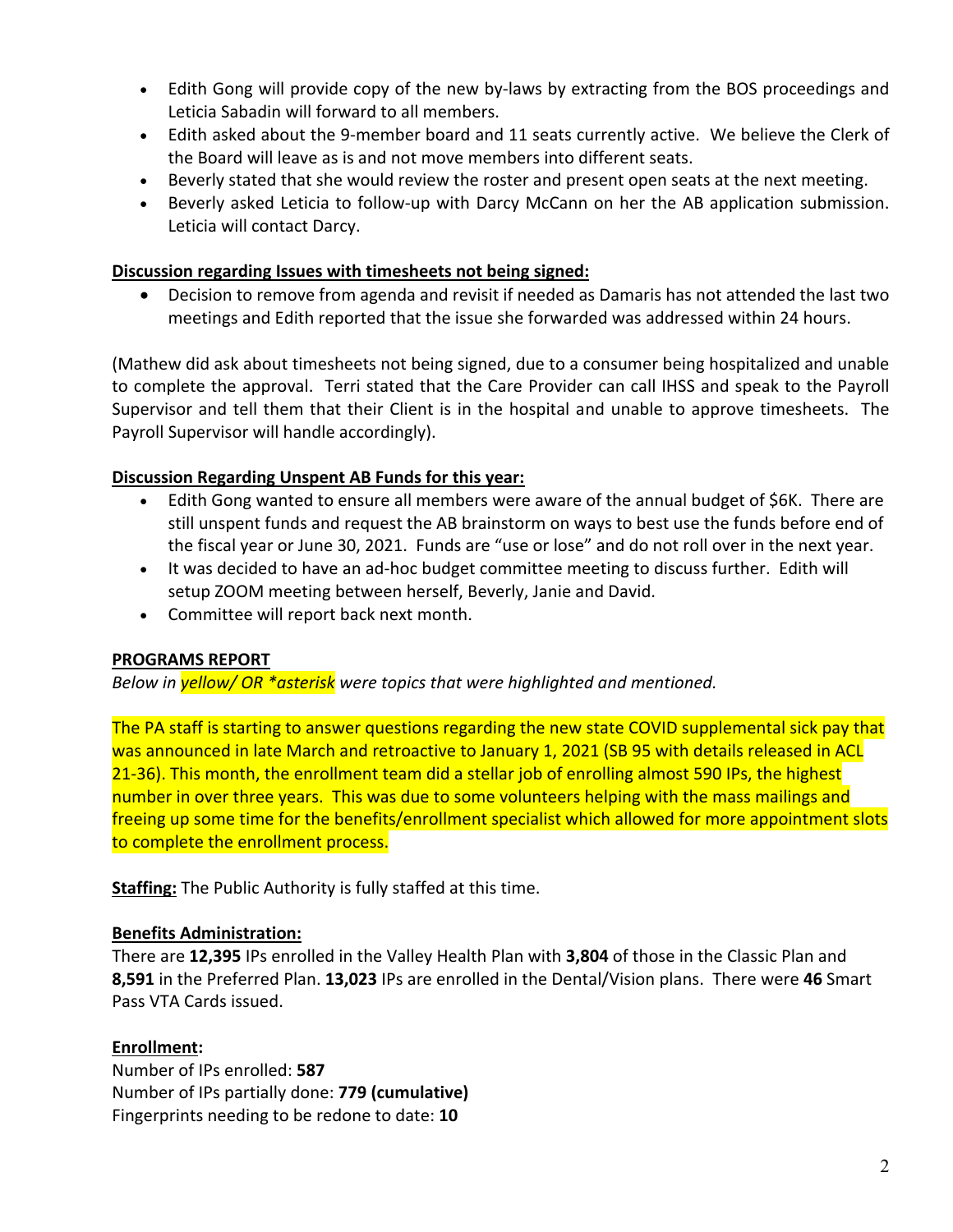Scheduling an email/phone appointment is 21 days out (15 business days) from the time an IP completes the viewing of the orientation videos.

Group sessions with the union are still suspended due to the shelter in place order. LiveScan locations continue to be opened so IPs are getting background checks completed without issue.

## **Registry Services:**

Referral lists continue to be given over the phone, emailed and mailed remotely. There are **382** active IPs on the registry and **2,023** active consumers.

### **The Registry:**

- Completed **58** new consumer intakes and reactivated **18** consumers
- Attained **65** matches
- Provided **520** new interventions with over **271 hours** spent on the interventions

**Care Coaching:** The Registry received **26** referrals for Care Coaching

- **9** remote care coaching consultations were conducted
- Total active consumers **49**
- Total inactive consumers **253**

**Urgent Care Registry:** There were **0** hours of urgent care services authorized.

**Emergency Backup Registry:** There were no (0) requests for an emergency backup provider this month. There are a total of **20** providers on the emergency backup registry.

### **Registry Introductory Training (RIT): One** remote RIT was held

- **7** interviews were conducted
- **17** references were calls, with **15** completed reference checks
- **4** providers attended the eRIT
- **4** providers were added to the registry

**EPG (formerly PPE):** A total of **53** kits were mailed with **35** sets going to IPs and **18** sets to Consumers for a total of **620** masks and **1,060** pairs of gloves.

Edith also did a highlight for YTD: 813 sets sent out 128 sets sent to Consumers Over last 9 months: 10,270 masks sent out; 17,870 gloves sent out

**Public Authority Phone Calls:** Calls continue to go to voicemail, are retrieved by staff and called back remotely. Therefore, only total inbound calls are reflected below and will continue until all staff return to the office. The PA received a total of **4,985** voicemails/phone calls. Breakdown of the calls:

- **Registry 1,327**
- **Enrollment 1,317**
- **General 84**
- **Benefits 1,557**
- **Training/PPE 700**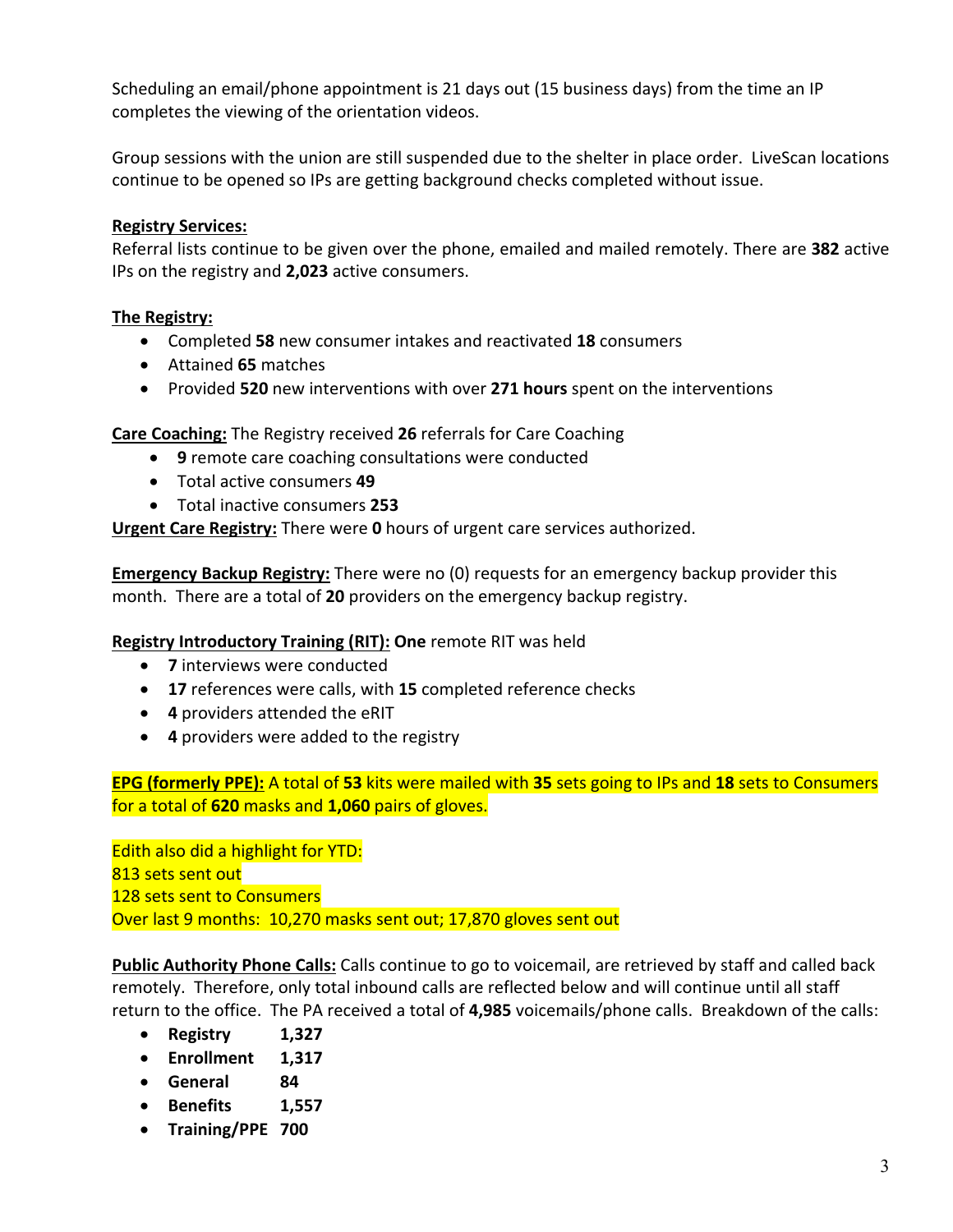|             |                                      |      | # IPs          | <b>IPs</b> | <b>No</b>   |          |
|-------------|--------------------------------------|------|----------------|------------|-------------|----------|
| <b>Date</b> | <b>Class</b>                         | Lang | <b>Trained</b> | Registered | <b>Show</b> | Venue    |
| 3/4         | <b>Understanding Diabetes</b>        | Eng  | 17             | 20         | <b>15%</b>  | Online   |
| 3/5         | <b>CPR</b>                           | Viet | 14             | 15         | 7%          | San Jose |
| 3/6         | Safety & Infection Prevention        | Viet | 17             | 21         | <b>19%</b>  | Online   |
| 3/6         | <b>Understanding Diabetes</b>        | Mand | 19             | 24         | 21%         | Online   |
| 3/10        | <b>Caregiver Stress Management</b>   | Eng  | 21             | 24         | <b>13%</b>  | Online   |
| 3/11        | <b>Mental Health</b>                 | Span | 13             | 13         | 23%         | Online   |
| 3/11        | Nutrition                            | Eng  | 22             | 22         | 0%          | Online   |
| 3/12        | <b>CPR</b>                           | Eng  | 13             | 16         | <b>19%</b>  | San Jose |
| 3/13        | Safety & Infection Prevention        | Span | 15             | 20         | 25%         | Online   |
| 3/16        | Safety & Infection Prevention        | Mand | 26             | 26         | 0%          | Online   |
| 3/18        | <b>Emergency &amp; Disaster Prep</b> | Eng  | 20             | 23         | <b>13%</b>  | Online   |
| 3/18        | Last Phase of Life                   | Eng  | 21             | 24         | <b>13%</b>  | Online   |
| 3/19        | <b>First Aid</b>                     | Viet | 14             | 17         | <b>18%</b>  | San Jose |
| 3/20        | Last Phase of Life                   | Viet | 8              | 9          | <b>11%</b>  | Online   |
| 3/26        | <b>First Aid</b>                     | Eng  | 9              | 17         | 47%         | San Jose |
| 3/27        | Nutrition                            | Mand | 22             | 24         | 8%          | Online   |
| 3/30        | Safety & Infection Prevention        | Eng  | 13             | 13         | 0%          | Milpitas |
| 3/31        | <b>Skilled Care Provider</b>         | Eng  | 21             | 23         | 9%          | Online   |

**IP Trainings:** 18 classes were held this month. 305 IPs were trained with \$7,200 made in incentive payments. Five classes were in person and 13 classes were online.

**Electronic Time Sheets:** The combined adoption rate reached **99.9%**. Providers reached **99.8%** and Consumers reached **100%.**

**Direct Deposit: 64.8%** of IPs are using direct deposit.

**Sick Leave Update: 26,429** active IPs have accrued 16 hours of sick leave. **4,095** have claimed some hours and **2,916** have claimed all 16 hours so far.

**SEIU Collective Bargaining:** Two collective bargaining meetings were held in March. Friday afternoons from 1‐5PM are held for on‐going meetings.

### **CAPA REPORT**

*Below in yellow/ OR \*asterisk were topics that were highlighted and mentioned.* 

\*\*Although not in Edith's report, she did mention the high turnover in openings for Public Authority Executive Directors throughout the state. Recently there have been 2, from San Diego and Marin.

The CAPA Board met on March 25.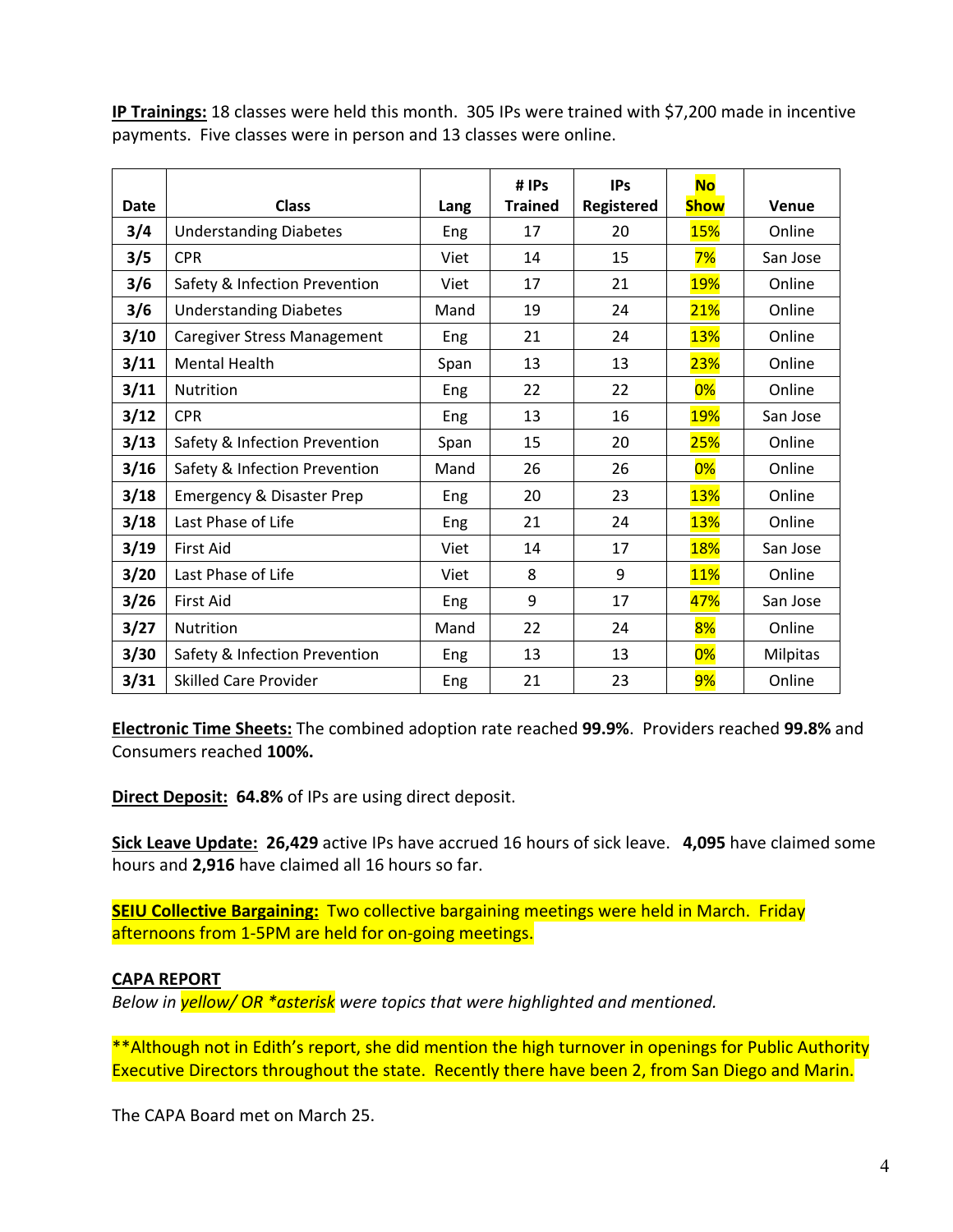**State Budget Overview:** There is a \$50B windfall for FY22 because revenues were underestimated and certain expenses were overestimated; all monies are one-time only.

CAPA continues to monitor:

- IHSS 7% cut restoration. There is a lot of bi-partisan support for the cut to be permanently repealed, so CAPA is cautiously optimistic.
- Collective Bargaining/County Memo of Effort (MOE). Starting Jan 2022, the 65/35% will flip to the county pays 65% and state pays 35% plus, counties will have to pay 100% over the state minimum wage (10% over 3 rule). Proposal to maintain existing collective bargaining fiscal structure is supported by CWDA, CSAC, and Unions. However, there is no signal from the administration to keep the current structure.
- CalAIM. Adds \$1.1B to Medi-Cal. MCOs getting rate increase for enhanced care management and in-lieu of service; makes complex changes to LTSS. In-lieu of service is used to pay for personal care services. The Administration asserts that it won't change IHSS, however that seems unlikely.
- Collective bargaining penalty. UDW sponsoring budget bill for 10% penalty when wage agreements are not renegotiated after exhausting all avenues; anticipate that it will be between 1‐4% penalty.

**Legislation:** Since the February deadline, even more have been added to CAPA's legislative watch list. There was a limit placed on 12 bills per member; over 3000 bills were submitted. We are waiting to see which bills make it out of one house. And as more detail has been provided, CAPA has changed its position on several bills. The list is divided into Labor, Brown Act, IHSS Program and Other bills.

# **Labor Bills**

Many of the labor bills shouldn't apply to IHSS. CAPA, CSAC and CDWA are looking to apply standard language to many of the bills because it will be very confusing and does not apply to the IHSS population.

# **AB 95 (Low): Bereavement Leave**

Bill requires employers with 25 or more employees to allow any employee to take up to 10 business days of unpaid bereavement leave upon the death of a spouse, child, parent, sibling, grandparent, grandchild, or domestic partner; employers with fewer than 25 employees must allow up to 3 business days of leave. *Position: Questions*

# **AB 237 (Gray) – Employer health benefits: strikes**

This bill, the Public Employee Health Protection Act, would make it an unfair practice for a covered employer, to fail or refuse to maintain or pay for continued health care or medical coverage for the duration of the enrolled employee's participation in the authorized strike, at the level and under the conditions that coverage would have been provided if the employee had continued to work in their position for the duration of the strike. *Position: Watch* 

# **AB 650 (Muratsuchi): Hazard Pay**

This bill, the Health Care Workers Recognition and Retention Act, would require a health care provider, as defined, to pay hazard premium pay in the amount of \$5 per hour to each of its health care workers for each hour of work performed.  *Position: Watch*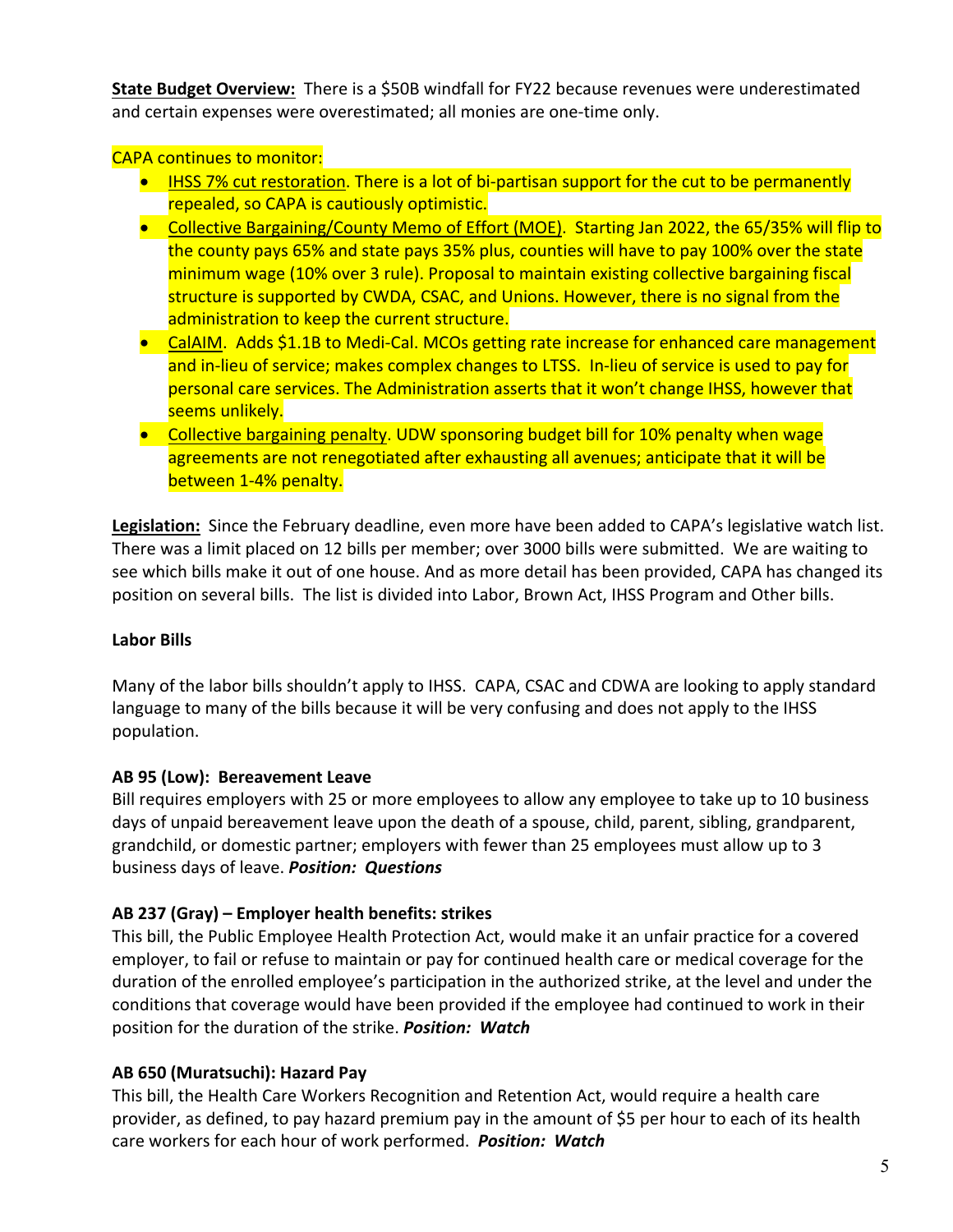### **AB 995 (Gonzales): Paid Sick Leave**

Would increase paid provider sick leave (currently 16 hours). Would not affect paid sick leave for at least the next 1‐2 years. *Position: Watch* 

### **AB 1003 (Gonzales): Employers: Wage Theft**

This bill would make the intentional theft of wages in an amount greater than \$950, in aggregate, by an employer from one or more employees, punishable as grand theft. *Position: Concerns* 

# **AB 1179 (Carrillo): Employer‐provided Backup Childcare**

Would require employers to provide up to 60 hours of paid backup childcare to employees when the regular childcare provider cannot be utilized. *Position: Questions* 

### **SB 270 (Durazo): PERB penalty/Unions and Employee Info**

Current law requires public employers to provide labor representatives with the names and home addresses of newly hired employees, as well as their job titles, departments, work locations, telephone numbers, and personal email addresses. This bill would authorize an exclusive representative to file a charge of an unfair labor practice with the board, alleging a violation of the above‐described requirements only if specified conditions are met, including that the exclusive representative gives written notice of the alleged violation and that the public employer fails to cure the violation, as specified. The bill would limit a public employer's opportunity to cure certain violations.  *Position: Watch* 

# **SB 321 (Durazo): OSHA/Household Domestic Services**

Reintroduction of last year's bill to include personal care services under OSHA. It does carve out IHSS/WPCS workers, but there are still concerns with this bill in general.*Position: Neutral* 

### **SB 505 (Hertzberg): Withholding Wages**

Requires public to make a good faith effort to consult with an employee to obtain a written authorization to resolve a monetary obligation before utilizing third‐party collection services or commencing a civil action. *Position: Watch* 

# **Brown Act Bills**

### **AB 339 (Lee) Brown Act: Translations & Remote Access**

Requires all meetings, including teleconferences/video conferences, to provides closed captioning services and translation services in 10 most-spoken languages, other than English. Would require those persons commenting in a language other than English to have double the amount of time as those giving a comment in English, if time restrictions on public comment are utilized, except as specified. *Position: Oppose*

# **AB 361 (Rivas) Brown Act/COVID**

This bill would authorize a local agency to use teleconferencing without complying with the teleconferencing requirements imposed by the Brown Act for the purpose of declaring or ratifying a local emergency, during a declared state or local emergency, when state or local health officials have imposed or recommended measures to promote social distancing. The bill would require legislative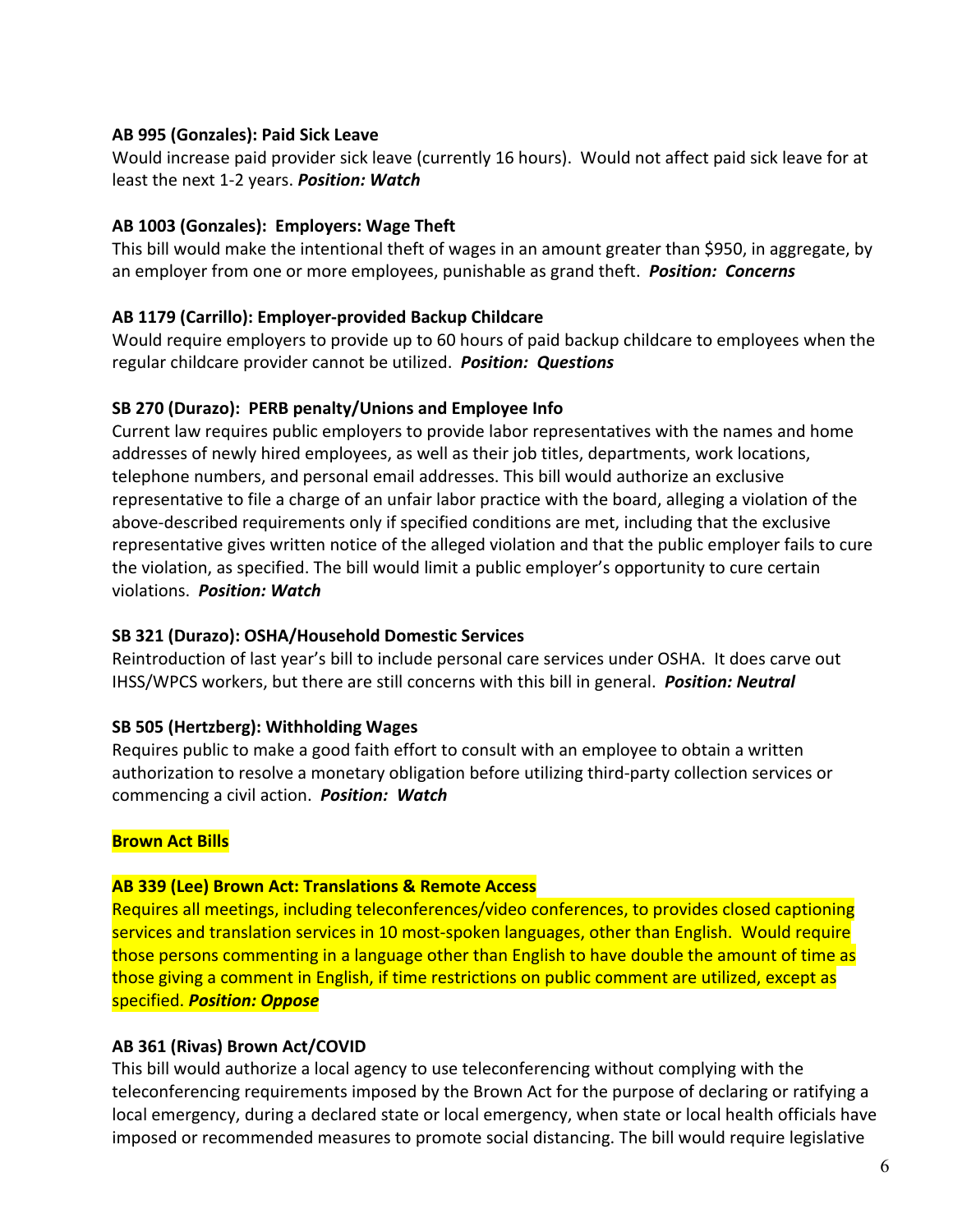bodies that hold teleconferenced meetings under these abbreviated teleconferencing procedures to give notice of the meeting and post agendas, to allow members of the public to access the meeting and address the legislative body and offer public comment. *Position: Support* 

### **AB 703 (Rubio) Brown Act/Teleconferences**

More comprehensive bill than AB 361 that extends to all meetings of legislative bodies and committees, to allow for teleconference/video conferencing as long as access is available to the public and agendas are posted in advance. Would not require that committee member locations (such as home) be made accessible to the public. This is a permanent extension of the COVID flexibilities for meetings to allow teleconference/video conferencing capabilities beyond the state of emergency. *Position: Support*

# **SB 274 (Wieckowski) Brown Act/Email**

Bill allows the public to request agendas and documents to be received via email or website link versus having to send and receive the same documents via mail. *Position: Watch* 

# **IHSS Program Bills**

## **AB 344 (Flora) SOC 846 Retention**

Change indefinite retention of SOC 846 to 7 years. *Position: Sponsor* 

## **AB 580 (Rodriguez) Local Emergency Planning: Vulnerable populations**

This bill would require the Director of Emergency Services to appoint representatives of the access and functional needs population to serve on existing Office of Emergency Services committees (OES) in addition to representatives from the blind/visually impaired community, persons with sensory or cognitive disabilities, and persons with physical disabilities to ensure the needs of that population are met within that system.  *Position: Support* 

# **SB 648 (Hurtado) Care Facilities & IHSS**

Would allow IHSS to be allowed in Residential Care Facilities up to 60 hours of IHSS a week. *Position: Pending*

# **Other Bills**

# **AB 473 & AB 474 (Chau) Public Records Act & IHSS Provider Records**

The California Public Records Act requires state and local agencies to make their records available for public inspection, unless an exemption from disclosure applies. This bill would recodify and reorganize the provisions of the act; it is intended to be entirely non‐substantive in effect. The bill would contain related legislative findings and declarations and become operative on January 1, 2023. AB 474 would only be enacted if AB 473 is operative. *Position: Concerns* 

# **AB 1403 (Levine) & SB 52 (Dodd) PSPS/Local Emergency**

Would allow Planned Safety Power Shutoff (PSPS or de‐energization) to qualify as a local emergency and therefore state/local agencies can request monies through Cal OES and FEMA. *Position: Support*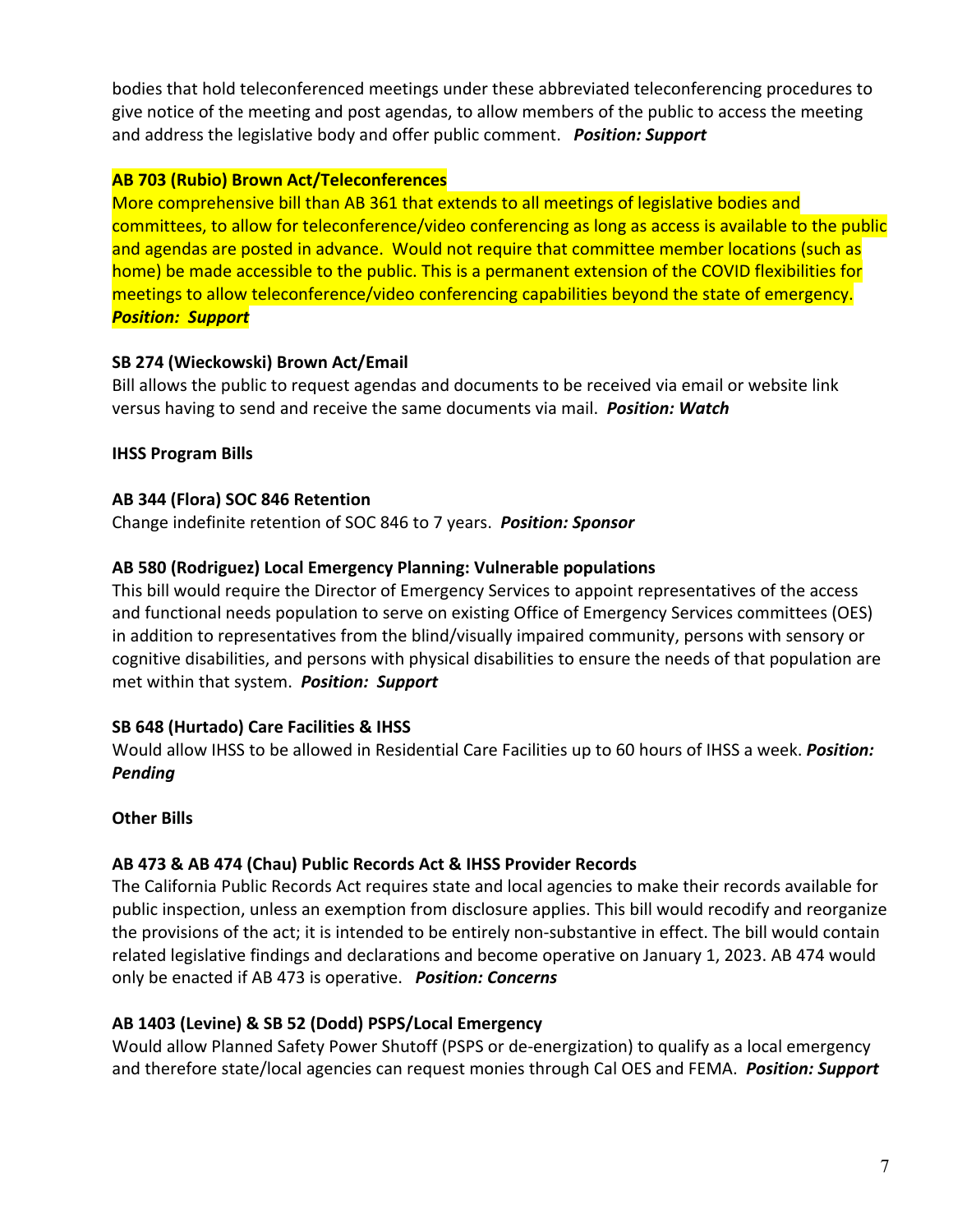# **AB 1532 (B & P Committee) Nurse Practices Act/Unlicensed Workers**

Would reorganize state statute and recast provisions regarding unlicensed workers such as those IHSS providers performing paramedical services. Statue pre‐dates IHSS by almost 40 years and potential changes, even small, may affect the statue and be detrimental to the IHSS program. *Position: Pending* 

# **CDSS Update**

- Grace Gomes explained the process of how county CMIPS requests are vetted through a statewide County Advisory Board, then to LTC Ops, then Adult Services committee. If adopted, CDSS review to see if the change request is a defect in CMIPS or training issue and then ensure the proposed change is not in conflict with any law or statute. The work is then scoped and put into the CMIPS change queue. State mandates and policy changes take precedence over county changes.
- CDSS explained that the FEMA PPE reimbursement program is quite complex and can ever months to get approval and counties may or may not be approved for the 100% reimbursement. The state will not be assisting counties with the FEMA PPE admin reimbursement. If any county is seeking FEMA PPE admin reimbursement, counties must submit revised SOC 448 claims by end of March.
- CDSS did an Admin Rate Test for FY20-21. Eight counties are getting a rate increase and bypassing the need for county BOS approval since their admin rates are too low and must be increased to receive the full state allocation.

\*David Forderer asked Edith to re‐send the Legislation portion of her reports in order for him to make some calls and advocate.

\*\*Janie Whiteford asked Edith if she can use her CAPA report and share it with CICA.

# **California IHSS Consumer Alliance Report (CICA):**

- Janie Whiteford reiterated the concern over a few of the legislation bills and how CICA is concerned.
- Janie reminded everyone to attend the monthly CICA call, tomorrow 4/21 at 10am. She will email more information about the call.
- Janie will be adding the AB member's contact info into their CRM, Constant Contact, unless there is any objection from individuals.
- CICA has set up training on several topics in the upcoming months. The first is a co-hosted with CARA on June 2<sup>nd</sup> and June 21<sup>st</sup>, "Empower Elders Workshop" and includes important topics such as the vile of life; your consumer rights while in the hospital; appealing your discharge; important medical and legal documents such as Power of Attorney, Do‐Not‐ Resuscitate (DNR), etc.
- Common Scams is the topic in July ( $7<sup>th</sup>$  and 28<sup>th</sup>); more are scheduled for August.
- Janie stated that all CICA and AB members will receive detailed information on the upcoming trainings.